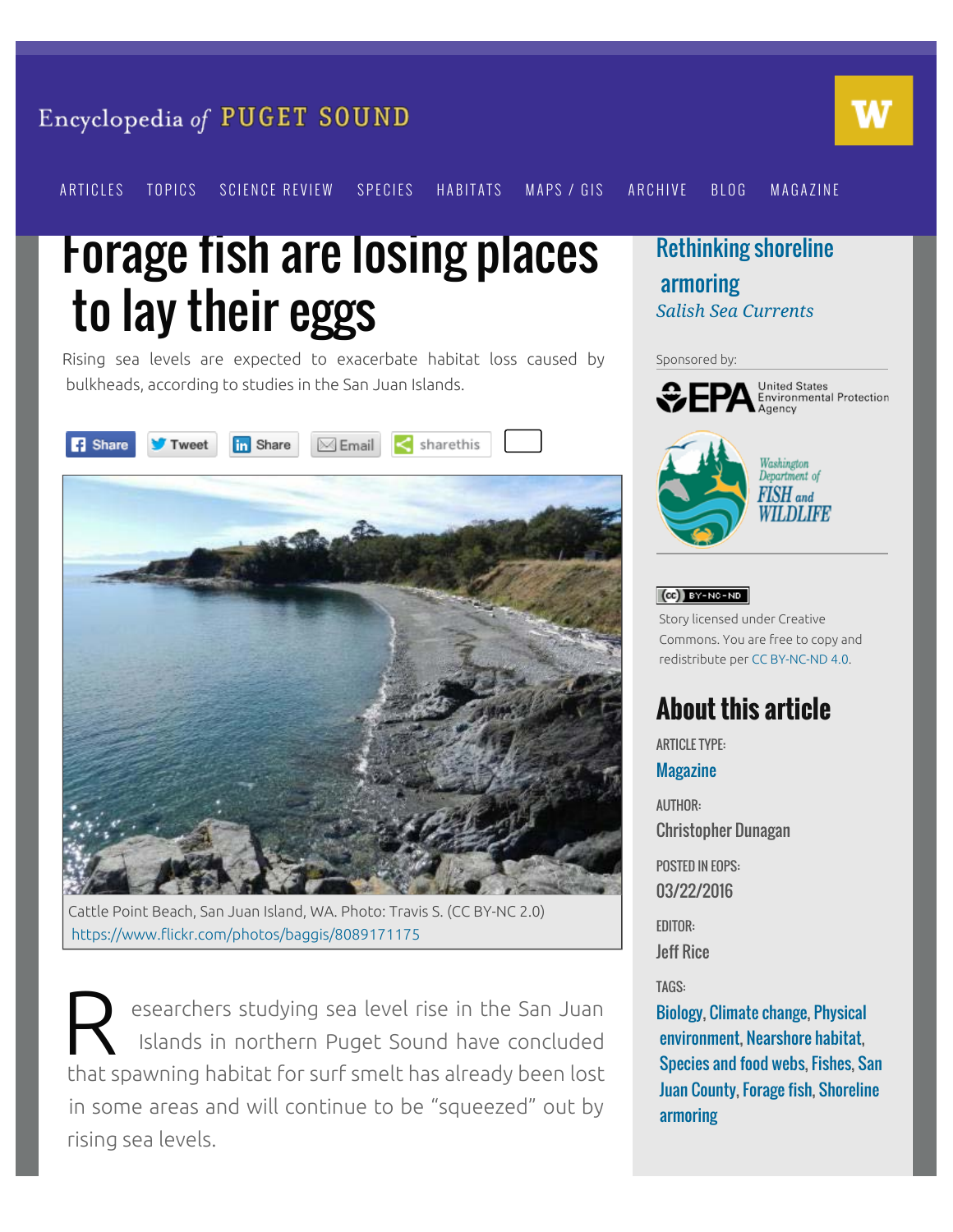One study, which involved 26 surveys for surf smelt eggs on 15 different beaches, is considered the most detailed examination ever conducted of forage fish spawning habitat over a wide geographic area.

That project involved scientists from Friends of the San Juans, Salish Sea Biological and Washington Department of Fish and Wildlife. It was funded by WDFW through an agreement with the Environmental Protection Agency.

The scientific study measured the distribution of surf smelt eggs by removing samples of sand and gravel from different tidal elevations on the 15 beaches. The samples were examined in a lab to determine the density of eggs at the varying locations. Most of the fieldwork was done in the summer and fall of 2013, and some beaches were sampled more than once.

Eggs were found at tidal elevations as low as 3.7 feet above the average daily low tide, known as "mean lower low water" or MLLW. ("Lower low" refers to the lowest tide of the day, since the daily cycle includes two different low tides and two different high tides.) Surf smelt eggs were found as high as 9.2 feet above the average low tide. The results confirmed what has been shown in other studies — that surf smelt eggs are typically found high on the beach.

Specifically, more than 80 percent of the eggs were found in upper third of the tidal range, and more than 30 percent were found above the average high tide mark.

Using those figures for egg density and beach elevations, the researchers estimated that a sea level rise of six inches would inundate 19 percent of the surf smelt eggs, while a rise of 1.1 feet would inundate 35 percent. A 2-foot rise would keep 80 percent of the eggs under water, and a 3-foot rise would affect 99 percent of the eggs in their current locations.

The term "coastal squeeze" or "beach squeeze" refers to the idea that a rising sea level will reduce or squeeze out the spawning habitat located below a fixed bulkhead, since the armoring prevents sands and gravels from moving to higher elevations on a beach to maintain some habitat.

### **Related Resources**

[A review of Puget Sound marine and](https://www.eopugetsound.org/articles/review-puget-sound-marine-and-nearshore-grant-program-results-part-1)  [nearshore grant program results,](https://www.eopugetsound.org/articles/review-puget-sound-marine-and-nearshore-grant-program-results-part-1)  [Part 1](https://www.eopugetsound.org/articles/review-puget-sound-marine-and-nearshore-grant-program-results-part-1)

### **Related Species**

[Surf Smelt \(Hypomesus pretiosus\)](https://www.eopugetsound.org/species/hypomesus-pretiosus)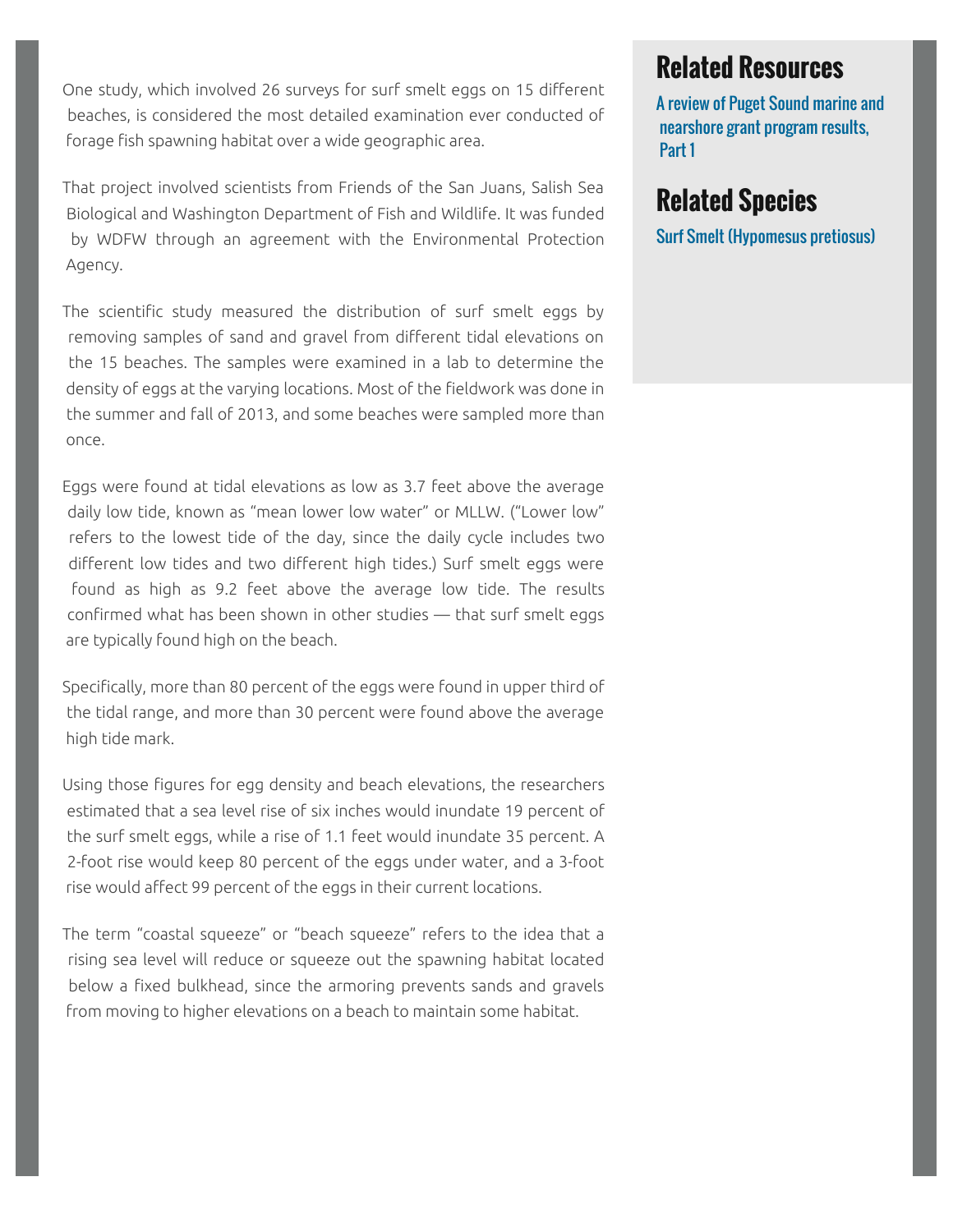

A second forage-fish study also funded by WDFW with EPA funds overlaid known forage fish spawning areas with maps showing the location of shoreline armoring.

Shoreline armor was found on 65 beaches containing forage fish habitat, for a total of 1.5 linear miles. The study looked at rising sea levels and considered that shoreline armor may cut off sources of sand and gravel or prevent their natural migration along a shoreline. Among the conclusions:

#### Of the 10 miles of documented surf smelt spawning habitat in the San Juan Islands, 15 percent is already affected by armoring.

Direct burial within the upper spawning habitat zone has affected portions of at least 90 percent of the documented spawning sites.

Rising sea levels at spawning sites armored with bulkheads will result in an additional loss of three acres of documented spawning habitat before the turn of the century.

READ MORE STORIES FROM OUR [SERIES ON SHORELINE ARMORING](https://www.eopugetsound.org/magazine/shoreline-armoring) >>

#### **About the Author:**

Christopher Dunagan is a senior writer at the Puget Sound Institute.